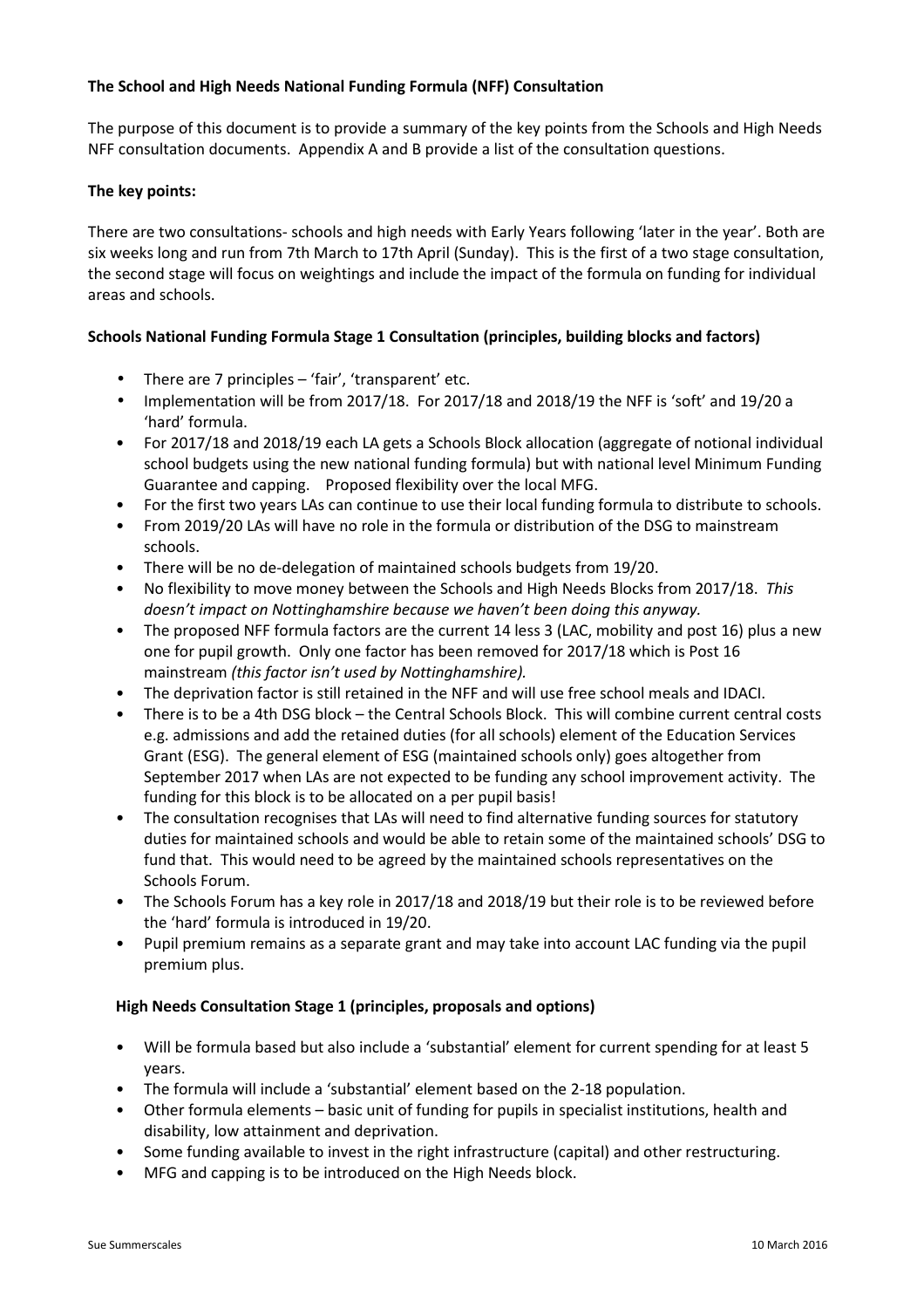# **Schools National Funding Formula Consultation Questions**

| Question 1 page 11  | Do you agree with our proposed principles for the funding system?                                                                                                                                                                                               |
|---------------------|-----------------------------------------------------------------------------------------------------------------------------------------------------------------------------------------------------------------------------------------------------------------|
| Question 2 page 13  | Do you agree with our proposal to move to a school-level national funding<br>formula in 2019-20, removing the requirement for local authorities to set a local<br>formula?                                                                                      |
| Question 3 page 19  | Do you agree that the basic amount of funding for each pupil should be<br>different at primary, key stage 3 and key stage 4?                                                                                                                                    |
| Question 4 page 25  | a) Do you agree that we should include a deprivation factor?<br>b) Which measures for the deprivation factor do you support?<br>. Pupil-level only (current FSM and Ever6 FSM)<br>• Area-level only (IDACI)<br>• Pupil- and area-level                          |
| Question 5 page 27  | Do you agree we should include a low prior attainment factor?                                                                                                                                                                                                   |
| Question 6 page 28  | a) Do you agree that we should include a factor for English as an additional<br>language?<br>b) Do you agree that we should use the EAL3 indicator (pupils registered at any<br>point during the previous 3 years as having English as an additional language)? |
| Question 7 page 31  | Do you agree that we should include a lump sum factor?                                                                                                                                                                                                          |
| Question 8 page 33  | Do you agree that we should include a sparsity factor?                                                                                                                                                                                                          |
| Question 9 page 34  | Do you agree that we should include a business rates factor?                                                                                                                                                                                                    |
| Question 10 page 34 | Do you agree that we should include a split sites factor?                                                                                                                                                                                                       |
| Question 11 page 34 | Do you agree that we should include a private finance initiative factor?                                                                                                                                                                                        |
| Question 12 page 35 | Do you agree that we should include an exceptional premises circumstances<br>factor?                                                                                                                                                                            |
| Question 13 page 34 | Do you agree that we should allocate funding to local authorities in 2017-18 and<br>2018-19 based on historic spend for these factors?<br>• Business rates<br>• Split sites<br>• Private finance initiatives<br>• Other exceptional circumstances               |
| Question 14 page 37 | Do you agree that we should include a growth factor?                                                                                                                                                                                                            |
| Question 15 page 37 | Do you agree that we should allocate funding for growth to local authorities in<br>2017-18 and 2018-19 based on historic spend?                                                                                                                                 |
| Question 16 page 39 | a) Do you agree that we should include an area cost adjustment?<br>b) Which methodology for the area cost adjustment do you support?<br>· general labour market methodology<br>• hybrid methodology                                                             |
| Question 17 page 41 | Do you agree that we should target support for looked-after children and those                                                                                                                                                                                  |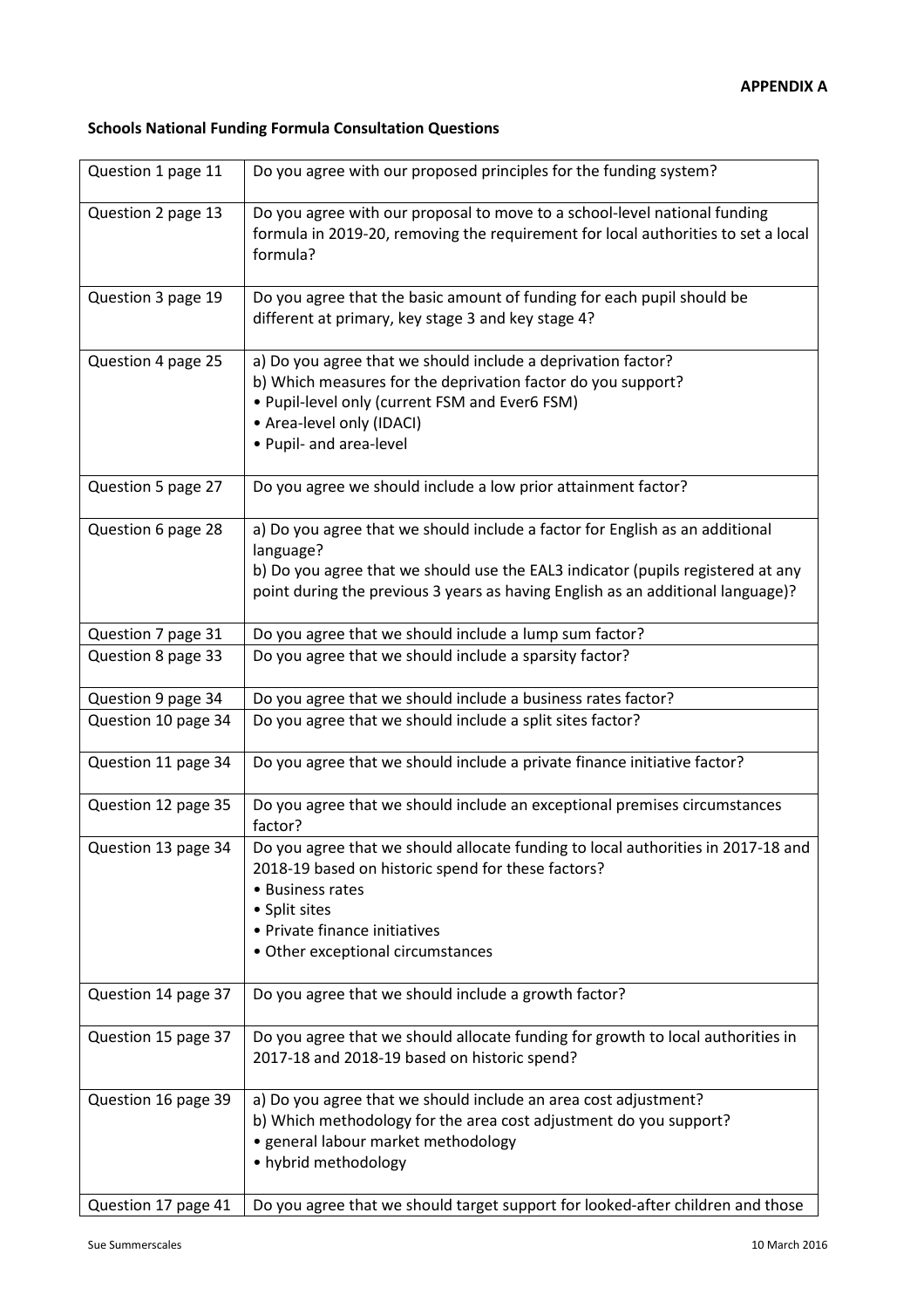|                     | who have left care via adoption, special guardianship or a care arrangements<br>order through the pupil premium plus, rather than include a looked-after<br>children factor in the national funding formula?                                          |
|---------------------|-------------------------------------------------------------------------------------------------------------------------------------------------------------------------------------------------------------------------------------------------------|
| Question 18 page 42 | Do you agree that we should not include a factor for mobility?                                                                                                                                                                                        |
| Question 19 page 43 | Do you agree that we should remove the post-16 factor from 2017-18?                                                                                                                                                                                   |
| Question 20 page 47 | Do you agree with our proposal to require local authorities to distribute all of<br>their schools block allocation to schools from 2017-18?                                                                                                           |
| Question 21 page 48 | Do you believe that it would be helpful for local areas to have flexibility to set a<br>local minimum funding guarantee?                                                                                                                              |
| Question 22 page 55 | Do you agree that we should fund local authorities' ongoing responsibilities as<br>set out in the consultation according to a per-pupil formula?                                                                                                      |
| Question 23 page 55 | Do you agree that we should fund local authorities' ongoing historic<br>commitments based on case-specific information to be collected from local<br>authorities?                                                                                     |
| Question 24 page 60 | Are there other duties funded from the education services grant that could be<br>removed from the system?                                                                                                                                             |
| Question 25 page 61 | Do you agree with our proposal to allow local authorities to retain some of their<br>maintained schools' DSG centrally - in agreement with the maintained schools<br>in the schools forum - to fund the duties they carry out for maintained schools? |